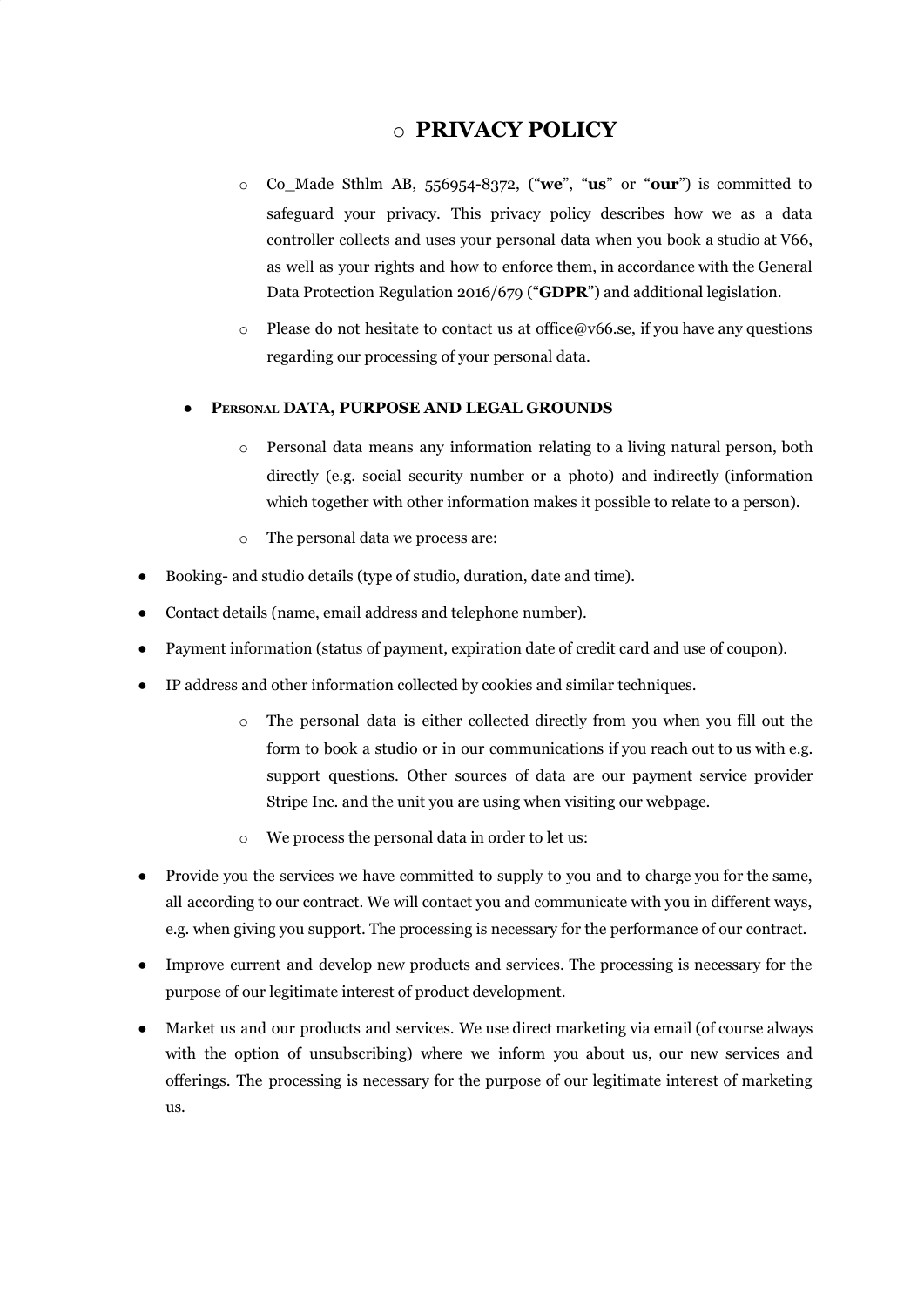- Communicate in other matters than those connected to our contract. If you reach out to us, with a matter not related to our contract, we process the communications data and your contact details in our legitimate interest of being able to efficiently communicate with you.
- Uphold our obligations according to applicable legislation, e.g. Swedish bookkeeping rules. For this purpose, we only process the necessary data for compliance with a legal obligation to which we are subject.
- Protect our legitimate business interests and legal rights. We will use information about you where we believe it is necessary to defend against or enforce a legal claim and in connection with e.g. audit functions.
	- o When you visit our webpage, we will collect information using cookies and similar technologies. More information about our cookies and how we use them is found in our [cookie](https://studio.v66.se/cookie-info/) policy. If the information we collect contain personal data, we will process the personal data in order to let us:
- Provide a webpage with basic functionalities. The processing is necessary for the purpose of our legitimate interest of having a webpage and services that are working optimally.
- Retrieve statistics, such as information about how long a visit lasts, which parts of the webpage you have read and other information about behavior on the webpage. The processing is based on the consent you have given for the cookies and similar technologies.
	- o If you download material and information we have published on the website, subscribe to our newsletter via email we will process your email address in order to let us send you the requested material/newsletters. The processing is based on your consent. Email address and any other data you give us can be saved and processed for the other purposes described above.

### **● TRANSFER OF YOUR PERSONAL DATA**

- Your personal data will be shared with selected companies which help us deliver our services. For example, we use suppliers for storing of data in clouds, provision of payment services, CRM tools, emailing, accounting, analytical tools. Suppliers which process personal data are either separate data controllers or, when processing data on our behalf, have signed a data processing agreement according to applicable legislation. Feel free to reach out to us if you wish to know more about the suppliers that we use in the processing of your personal data.
- We may have to share your personal data with authorities, courts and other relevant parties if required by law, in conjunction with a legal process or to answer a request from regulators and other authorities.

If we would take a future decision of selling or transfer CoMade Sthlm AB or parts of CoMade Sthlm AB, your personal data might be shared with or transferred to parties involved in the process.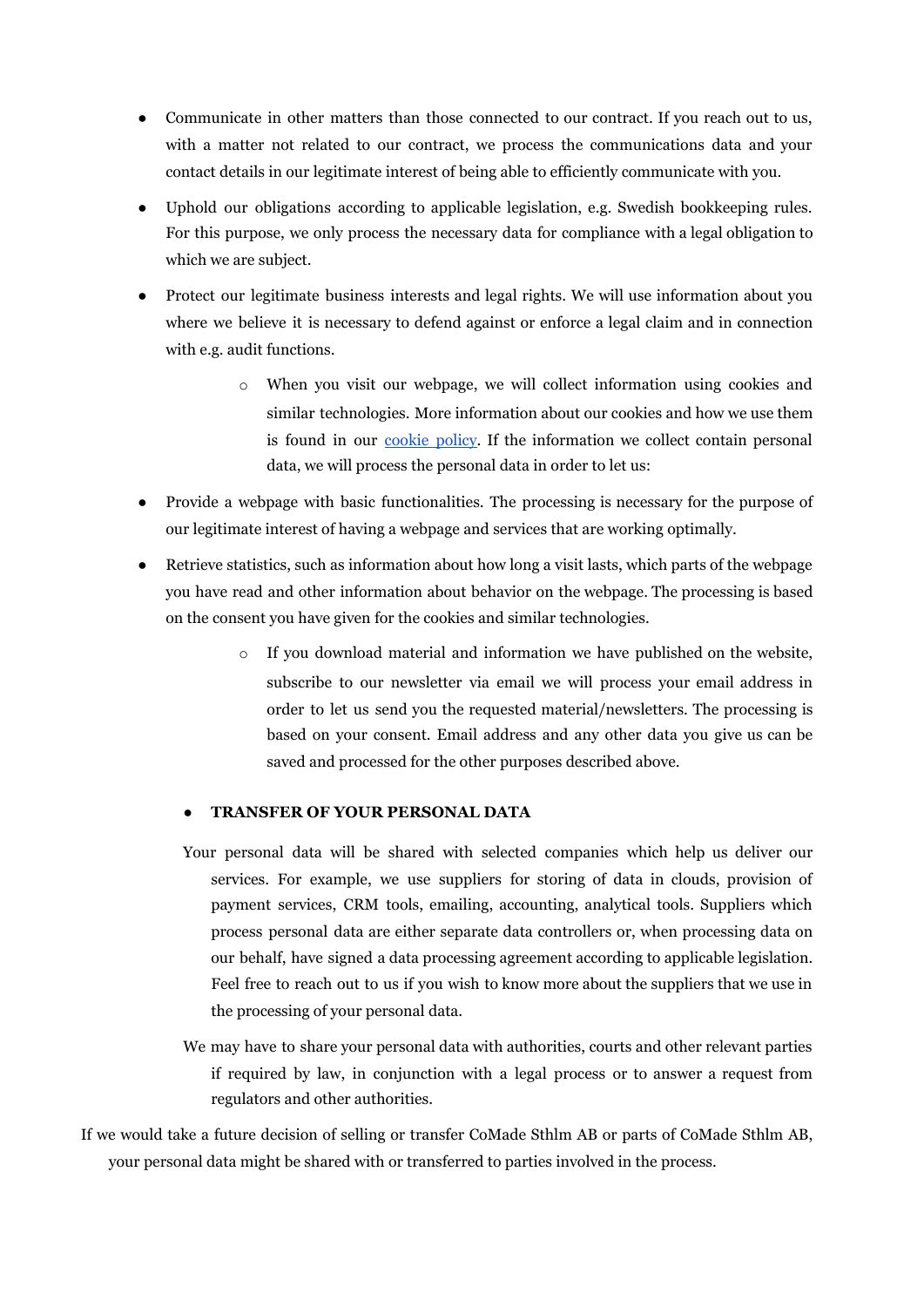#### **● TRANSFER TO THIRD COUNTRY**

o In case of a transfer of personal data outsider the EU/EEA, for example to a supplier in a third country, the transfer is made under the condition that adequate safeguards are in place in accordance with GDPR.

#### **● HOW LONG WE KEEP YOUR PERSONAL DATA**

- o We keep your personal data as long as necessary to fulfil the purposes for which it was collected. Once fulfilled, your personal data will be erased or anonymized. We regularly review our need to keep data, taking into account applicable legislation.
- o How long we save your personal data depends on the type of information and why we process it, thus the same personal data might be saved for different purposes. As an example, we retain the data necessary for us to comply with applicable legislation, such as data necessary for compliance with bookkeeping rules up to 7 years, even though we will erase and anonymize the data for other purposes. We will process data for marketing and developing purposes in up to 12 months. Data necessary for us to defend us against or enforce a legal claim will be stored for as long as we deem it necessary in order for us to investigate, assess and defend against or enforce a legal claim.
- o For more information about the retention periods for your data, feel free to contact us at office@v66.se.
- **● YOUR RIGHTS AS <sup>A</sup> DATA SUBJECT**
- **Right to information and access to your data.** You have the right to request information about how we process your data and a transcript of personal data processed by us. The first transcript may be requested free of charge, however if you make repeated and unreasonable requests for copies, we might charge you with an administrative fee.
- **Right to rectification.** You have the right to correct inaccurate or incomplete information about yourself.
- **Right to erasure ("right to be forgotten").** You have the right to request that we erase personal data about you, for example if the data is no longer necessary in relation to the purposes for which it was collected or otherwise processed, or if there is no legal basis for processing the data.
- **Right to restriction.** You are entitled to request that the processing of your personal data should be limited until inaccurate or incomplete information about you has been corrected, or until an objection from you have been handled.